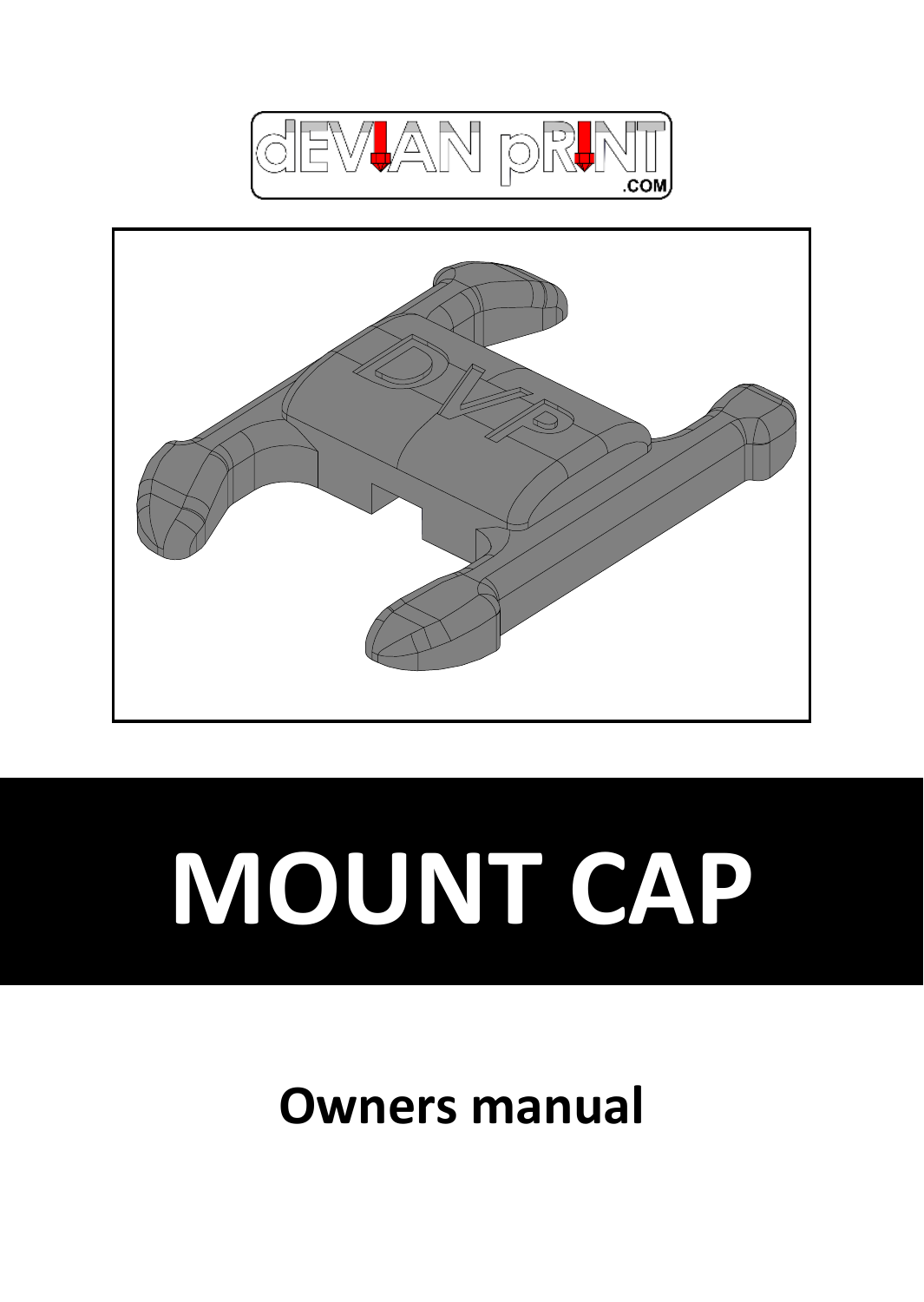# **DISCLAIMER:**

dEVIAN pRINTTM camera mounts **DO NOT** eliminate or substitute the use of a quick release/cutaway system on your helmet or gear, where dEVIAN pRINT™ products are installed.

By customer's request we develop mounts that can be fixed with screws to your equipment, but all dEVIAN pRINT™ camera mounts are sold with an option that requires no modification or tampering with your equipment (drilling, etc.). Such modifications may reduce the original protection effectiveness of the equipment for which it was designed, and are not promoted or supported by dEVIAN pRINT™.

dEVIAN pRINTTM helmet specific camera mounts should only be used on the helmet to which it was designed for. If a helmet specific mount is used on another helmet model, the end user is solely responsible for that decision, and dEVIAN pRINT™ will not accept any responsibility for that action.

At dEVIAN pRINT™ we promote safety above all else, and we design our products with that in mind.

# **If you have any suggestions on how to improve our products, all comments are welcomed!**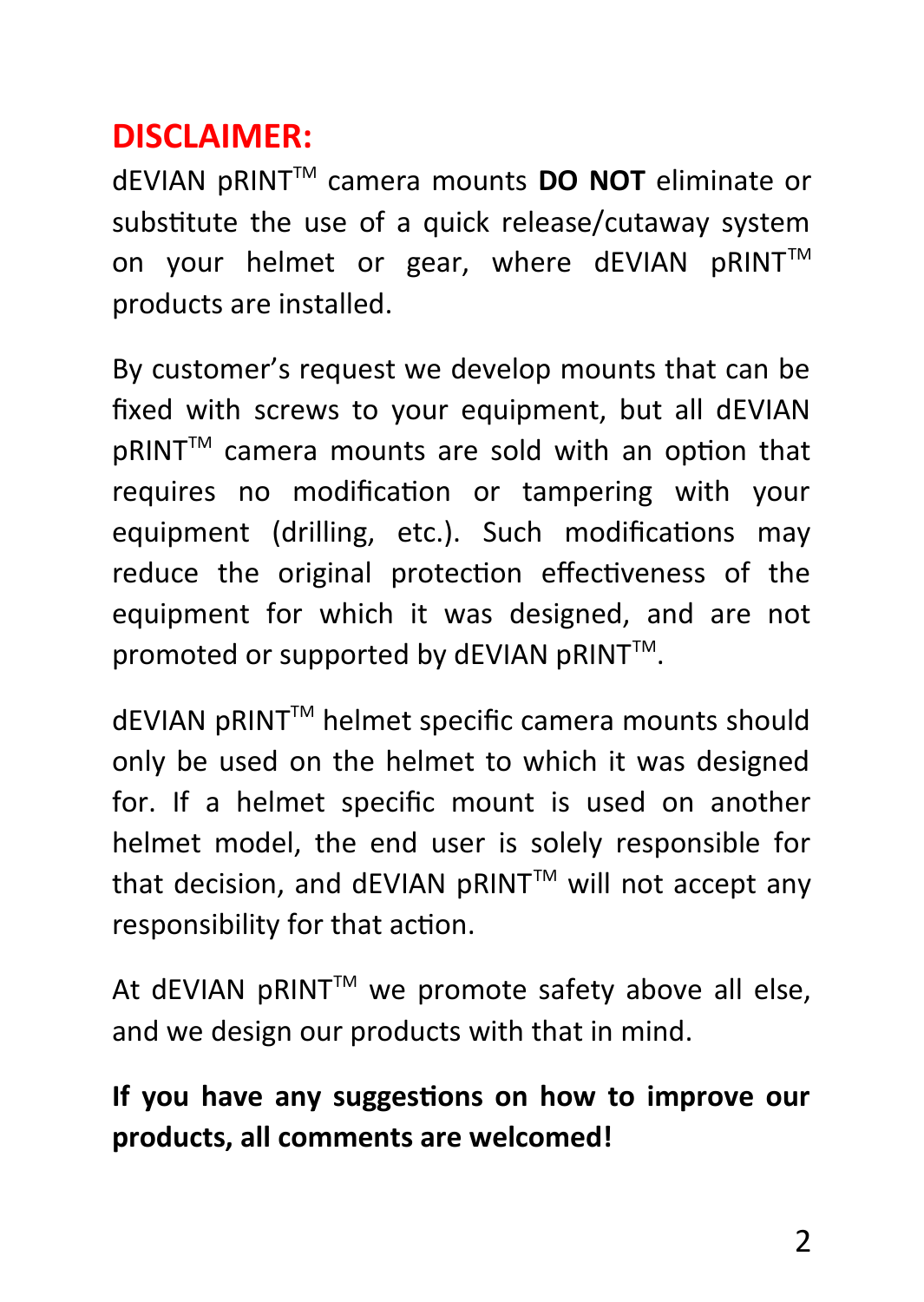**Mount Cap 4: Fittings and user instructions.**

## **A: Safety first: read carefully before fitting or using!**

**IMPORTANT:** If you have any doubt about fitting your Mount Cap, immediately consult with dEvIAN Print™ for advice.

#### **WARNINGS:**

- **i.** The Mount Cap should only be used with the Gopro<sup>®</sup> adhesive mounts. Using it with other manufacturer mounts does not insure maximum safety conditions.
- **ii.** Replace the Mount Cap if visible wear is noticeable or any cracks appear, to insure maximum safety.
- **iii.** Regularly check the integrity and materials of the Line Mount Cap. Do not use in case of doubt and consult dEVIAN pRINT™.
- **iv.** Do not submit the Mount Cap to long exposures to sunlight. ABS plastics durability is severely affected to sunlight exposure.
- **v.** dEVIAN pRINT™ will accept no liability for the consequences of parts which have been poorly handled or subjected to ill treatment by users.
- **vi.** dEVIAN pRINT™ will accept no liability for the consequences of drilling, or any other type of modifications of your equipment, with the purpose to fit the Mount Cap, or any other product manufactured or sold by dEVIAN pRINT™.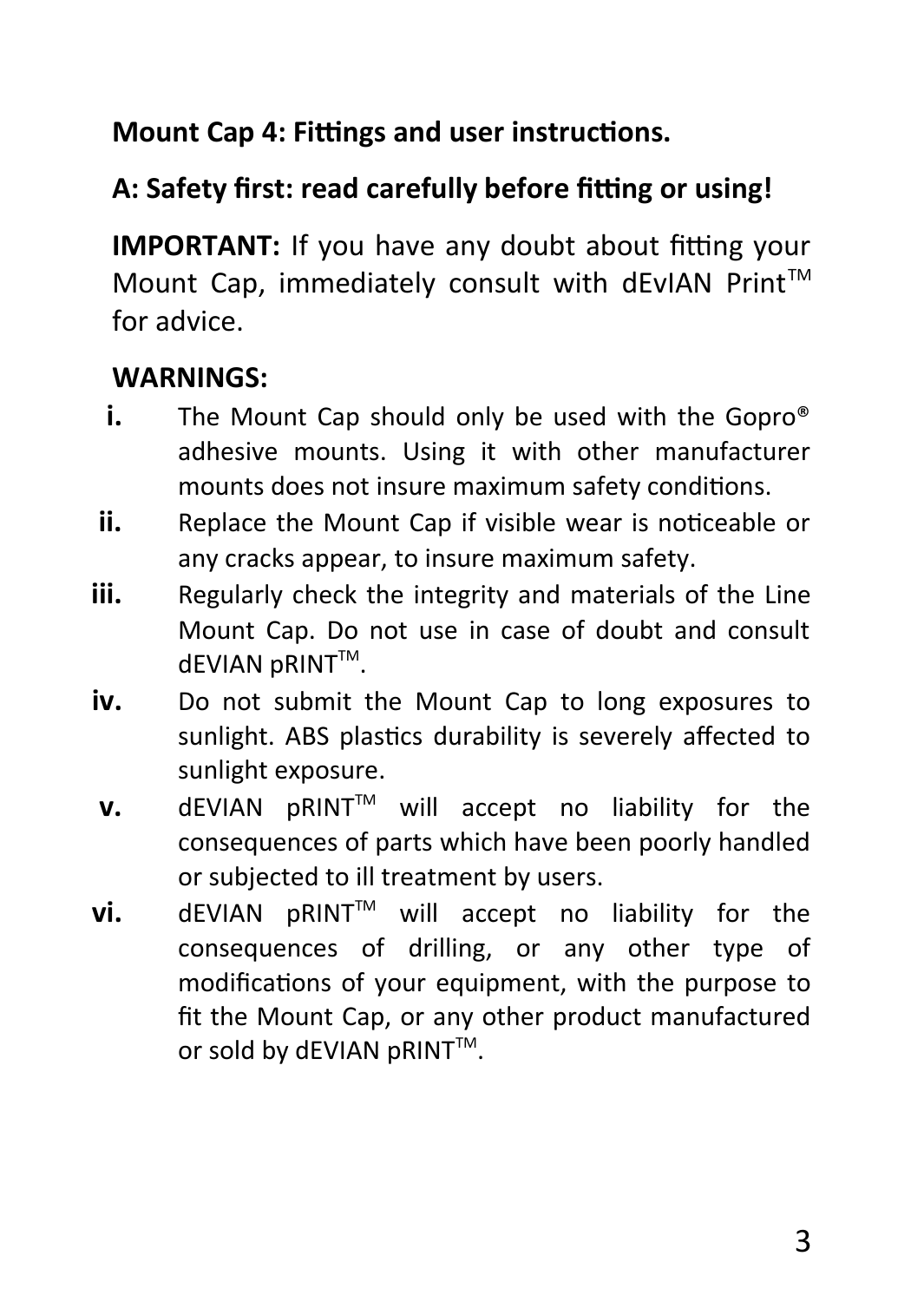#### **B: Parts list**

Before fitting, check that the following parts are included in the kit:

1 x Mount Cap



## **C: Fitting instructions**

Your Mount Cap is designed to be used with the GoPro® adhesive mount. Any other type of mount will not guarantee maximum safety conditions.

# **Installing the Mount Cap**



Slide the Mount Cap until Mount Cap mounted it is locked in place